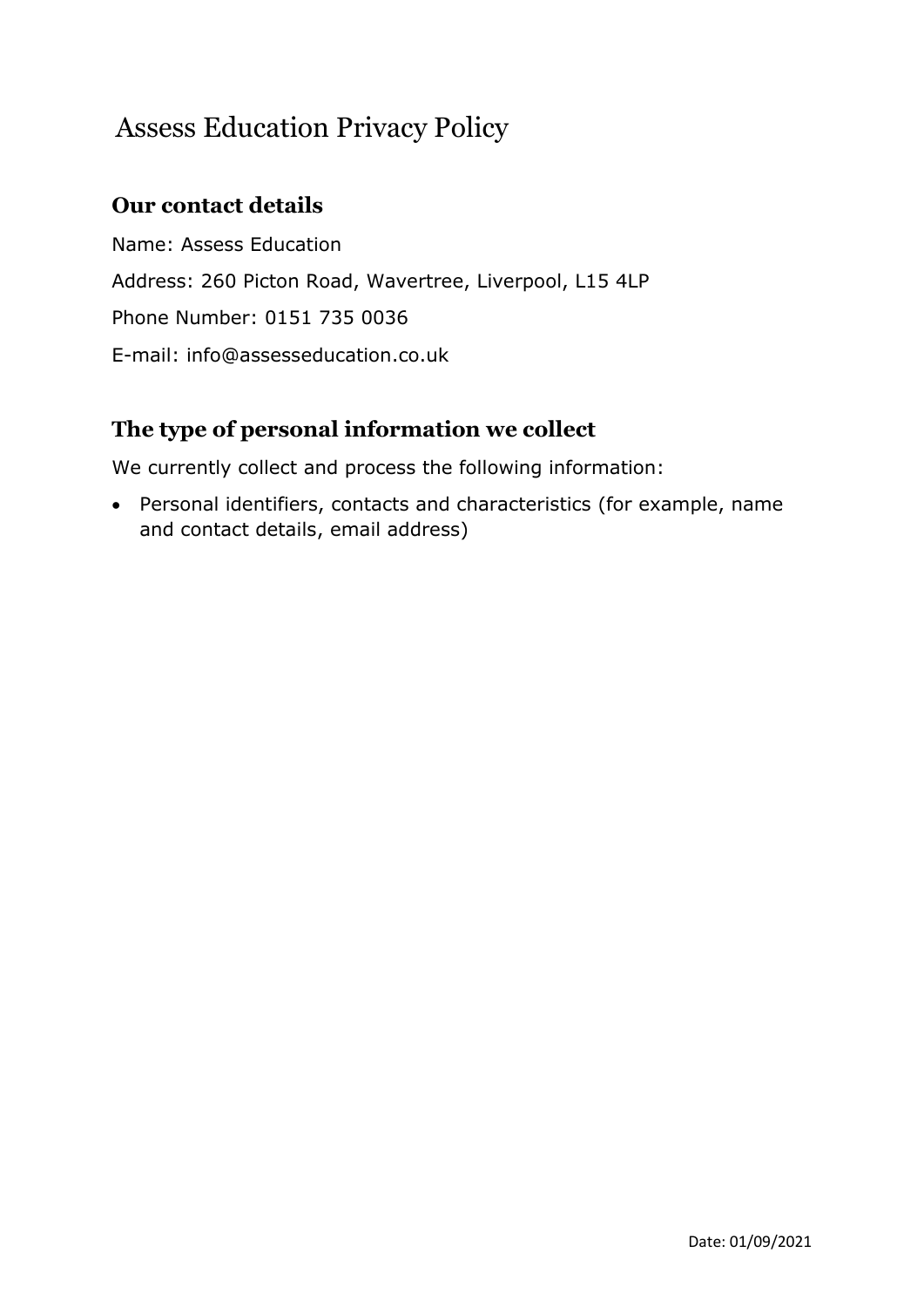## **How we get the personal information and why we have it**

Most of the personal information we process is provided to us directly by you for one of the following reasons:

- Placement Referral
- Safeguarding

**[If applicable]** We also receive personal information indirectly, from the following sources in the following scenarios:

- The Local Authority (LA) may provide information to us during the referral process.
- A school may provide information to us during the referral process.

We may share this information with the Local Authority/Educational **Agencies** 

Under the General Data Protection Regulation (GDPR), the lawful bases we rely on for processing this information are: **[delete as appropriate]**

#### **(a) Your consent. You are able to remove your consent at any time. You can do this by contacting d.terry@assesseducation.co.uk**

- **(b) We have a contractual obligation.**
- **(c) We have a legal obligation.**
- **(d) We have a vital interest.**
- **(e) We have a legitimate interest.**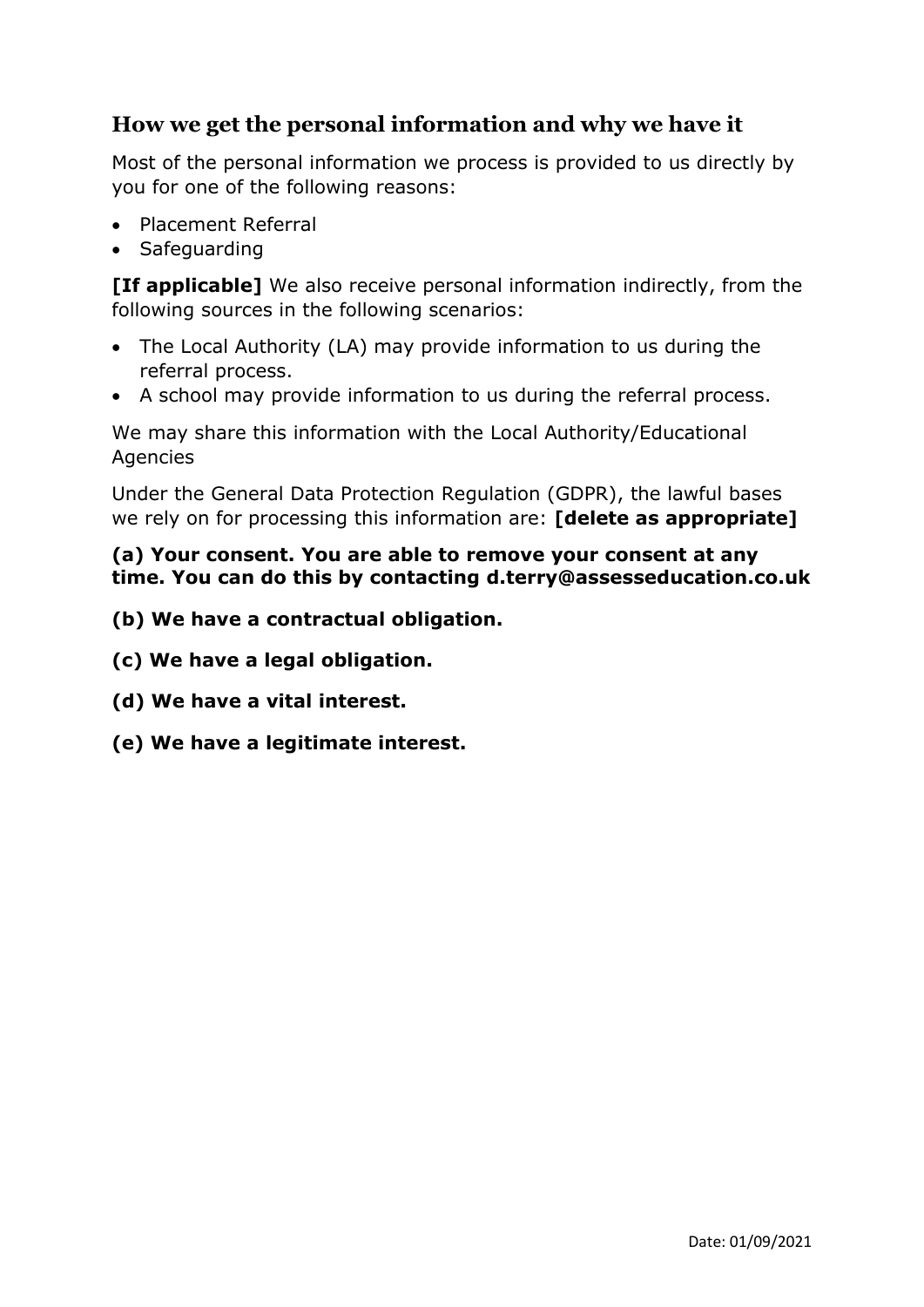### **How we store your personal information**

Your information is securely stored on site.

We keep personal information for 5 years. We will then dispose your information by secure electronic data shredding.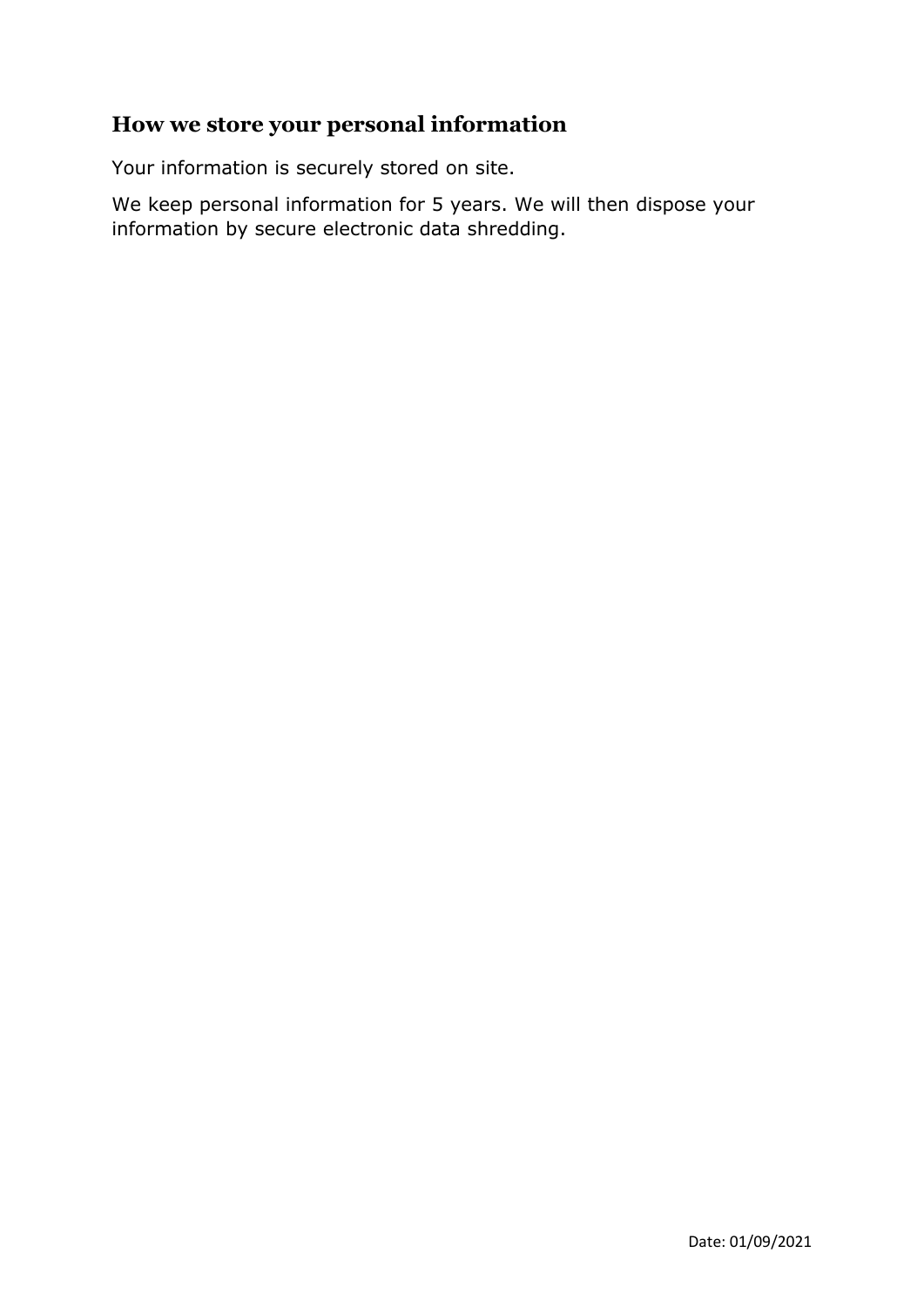# **Your data protection rights**

Under data protection law, you have rights including:

**Your right of access** - You have the right to ask us for copies of your personal information.

**Your right to rectification** - You have the right to ask us to rectify personal information you think is inaccurate. You also have the right to ask us to complete information you think is incomplete.

**Your right to erasure** - You have the right to ask us to erase your personal information in certain circumstances.

**Your right to restriction of processing** - You have the right to ask us to restrict the processing of your personal information in certain circumstances.

**Your right to object to processing** - You have the the right to object to the processing of your personal information in certain circumstances.

**Your right to data portability** - You have the right to ask that we transfer the personal information you gave us to another organisation, or to you, in certain circumstances.

You are not required to pay any charge for exercising your rights. If you make a request, we have one month to respond to you.

Please contact us at [d.terry@assesseducation.co.uk,](mailto:d.terry@assesseducation.co.uk) 0151 735 0036, Assess Education, Picton Road, L15 4LP if you wish to make a request.